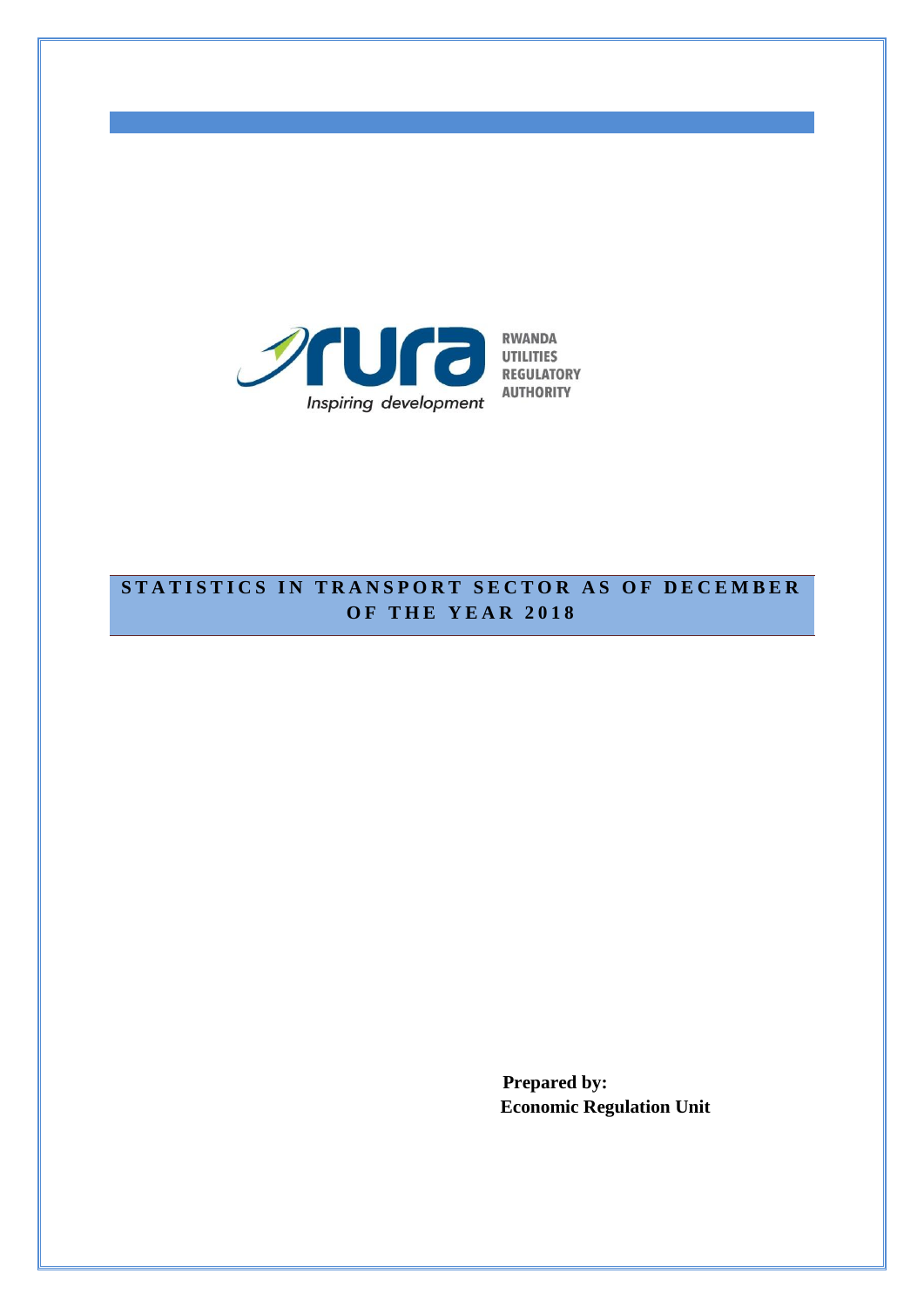## **TABLE OF CONTENTS**

## **LIST OF TABLES**

| Table 1: Trend of licensed Transport of Persons Operators for the last two quarters  1           |  |
|--------------------------------------------------------------------------------------------------|--|
| Table 2: Trend of Fleet for licensed Transport of Persons Operators for the last two quarters. 1 |  |
| Table 3: Number of licensed Transport of Goods Operators for the last two quarters2              |  |
|                                                                                                  |  |

### **LIST OF FIGURES**

| Figure 1: Distribution of licensed motorcycle cooperatives and their fleets as of December |  |
|--------------------------------------------------------------------------------------------|--|
|                                                                                            |  |
|                                                                                            |  |

## **LIST OF ANNEXES**

| Annex 1: List of licensed Public Bus and Minibus Companies and Cooperatives as of     |
|---------------------------------------------------------------------------------------|
|                                                                                       |
|                                                                                       |
| Annex 3: List of licensed Taxi Cab Companies and Cooperatives as of December 2018 7   |
|                                                                                       |
| Annex 5: List of licensed Transport Of Goods Companies or Cooperatives as of December |
|                                                                                       |
|                                                                                       |
|                                                                                       |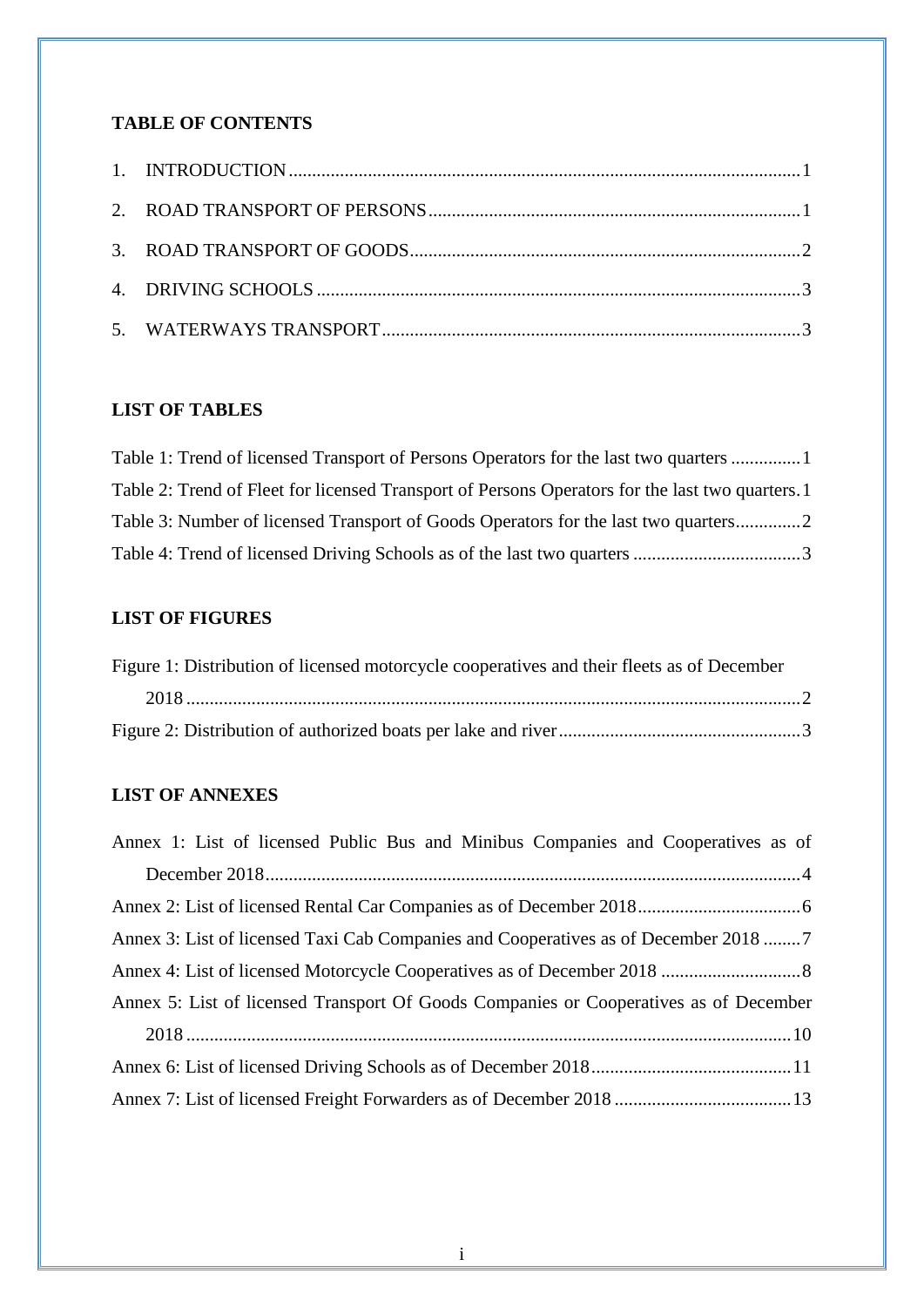#### <span id="page-2-0"></span>**1. INTRODUCTION**

Transport regulation deals mainly with road transportation of persons and goods using buses, minibuses, taxi cabs, motorcycles, trucks, and others. It deals also with inland waterways transportation of persons and goods using vessels. Lastly driving schools and freight forwarders are among the regulated services. This report provides information on road and inland waterway transportation of persons and goods, driving schools, and freight forwarders from October to December 2018.

### <span id="page-2-1"></span>**2. ROAD TRANSPORT OF PERSONS**

The road transport of persons in Rwanda is done through licensed public bus and minibus companies and cooperatives, motorcycles cooperatives, car rental companies, taxi cab companies and cooperatives.

| Number of operators per category of license       | Q3 2018 | <b>Q4 2018</b> |
|---------------------------------------------------|---------|----------------|
| Public bus and minibus Companies and Cooperatives | 49      |                |
| <b>Motorcycles Cooperatives</b>                   | 142     | 78             |
| <b>Car Rental Companies</b>                       | 31      |                |
| Taxi Cab Companies and Cooperatives               |         |                |

#### <span id="page-2-2"></span>**Table 1: Trend of licensed transport of persons operators for the last two quarters**

Source: RURA database

The number of licensed Public bus and Minibus Companies and cooperatives, Car Rental Companies, Taxi Cab Companies, and Motorcycles Cooperatives as of December 2018 have decreased compared to the licensed operators recorded at the end of September 2018 due to the expiration of the license for some operators.

<span id="page-2-3"></span>

| Table 2: Trend of fleets for licensed transport of persons operators for last two quarters |
|--------------------------------------------------------------------------------------------|
|--------------------------------------------------------------------------------------------|

| Number of fleets per category of licensee         | Q3 2018 | Q4 2018 |
|---------------------------------------------------|---------|---------|
| Public bus and minibus Companies and Cooperatives | 3,107   | 2,887   |
| Motorcycles Cooperatives                          | 34,943  | 25,235  |
| <b>Car Rental Companies</b>                       | 644     | 521     |
| Taxi Cab Companies and Cooperatives               | 1,054   | 943     |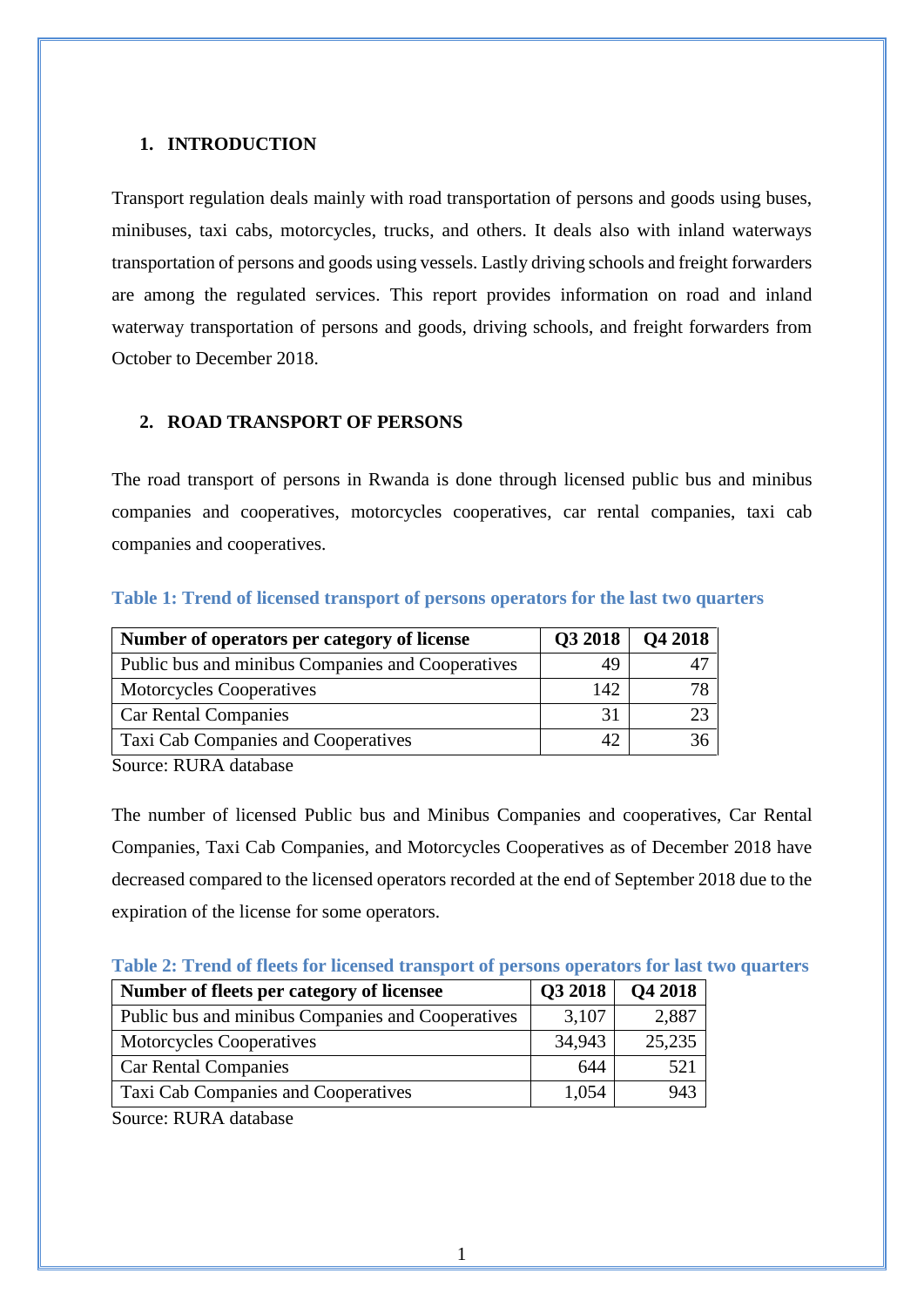During this quarter under review, the number of fleets used by licensed public bus and minibus companies and cooperatives, car rental companies, taxi cab companies and cooperatives, by motorcycles cooperatives has decreased compared to the number of operators 'fleets recorded at the end of September 2018.



<span id="page-3-2"></span>

Source: RURA database

#### <span id="page-3-0"></span>**3. ROAD TRANSPORT OF GOODS**

Transport of goods is a way of moving animals, animal products, agricultural products, chemical products, machinery, mechanical appliances, mineral products, and many other different products from one location to another by using vehicles.

| <b>Category of license</b>       | Q3 2018 | Q42018 |
|----------------------------------|---------|--------|
| Transport of goods companies     |         |        |
| Freight forwarders companies     |         |        |
| Individual transporters of goods | 5,543   | 5.291  |

<span id="page-3-1"></span>**Table 3: Number of licensed transport of goods operators for the last two quarters** 

Source: RURA database

There are 25 licensed companies transporting goods, 12 freight forwarders companies, and 5,291 individual transporters of goods. During this quarter under review, the licensed companies and cooperatives transporting goods were using 335 vehicles.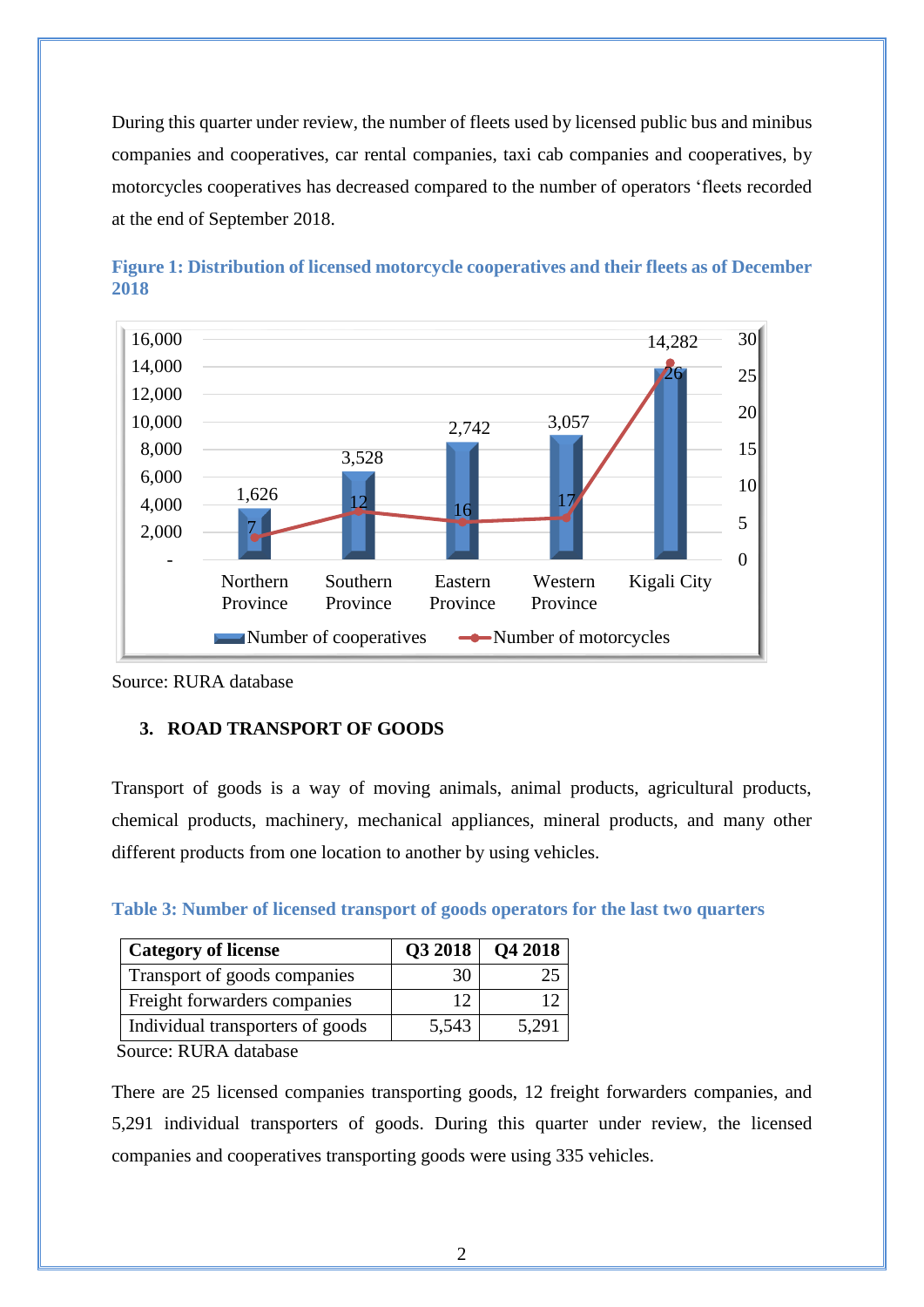### <span id="page-4-0"></span>**4. DRIVING SCHOOLS**

The driving schools are schools that offer theoretical and practical trainings in different driving categories.

#### <span id="page-4-2"></span>**Table 4: Trend of licensed driving schools as of the last two quarters**

| <b>Category of license</b>     |       | Q3 2018   Q4 2018 |
|--------------------------------|-------|-------------------|
| Driving schools operators      | 85    | 70                |
| Fleets used by driving schools | 1,048 | 998               |

Source: RURA database

During this quarter under review, the number of licensed driving schools has decreased from 85 schools with 1,048 fleets to 70 schools with total fleets of 708 cars and 290 motorcycles recorded at the end of December 2018 as detailed in Annex 6.

### <span id="page-4-1"></span>**5. WATERWAYS TRANSPORT**

It covers the inland waterways transport of goods and persons. There were 331 authorized vessels used by 268 waterways operators.



### <span id="page-4-3"></span>**Figure 2: Distribution of authorized boats per lake and river**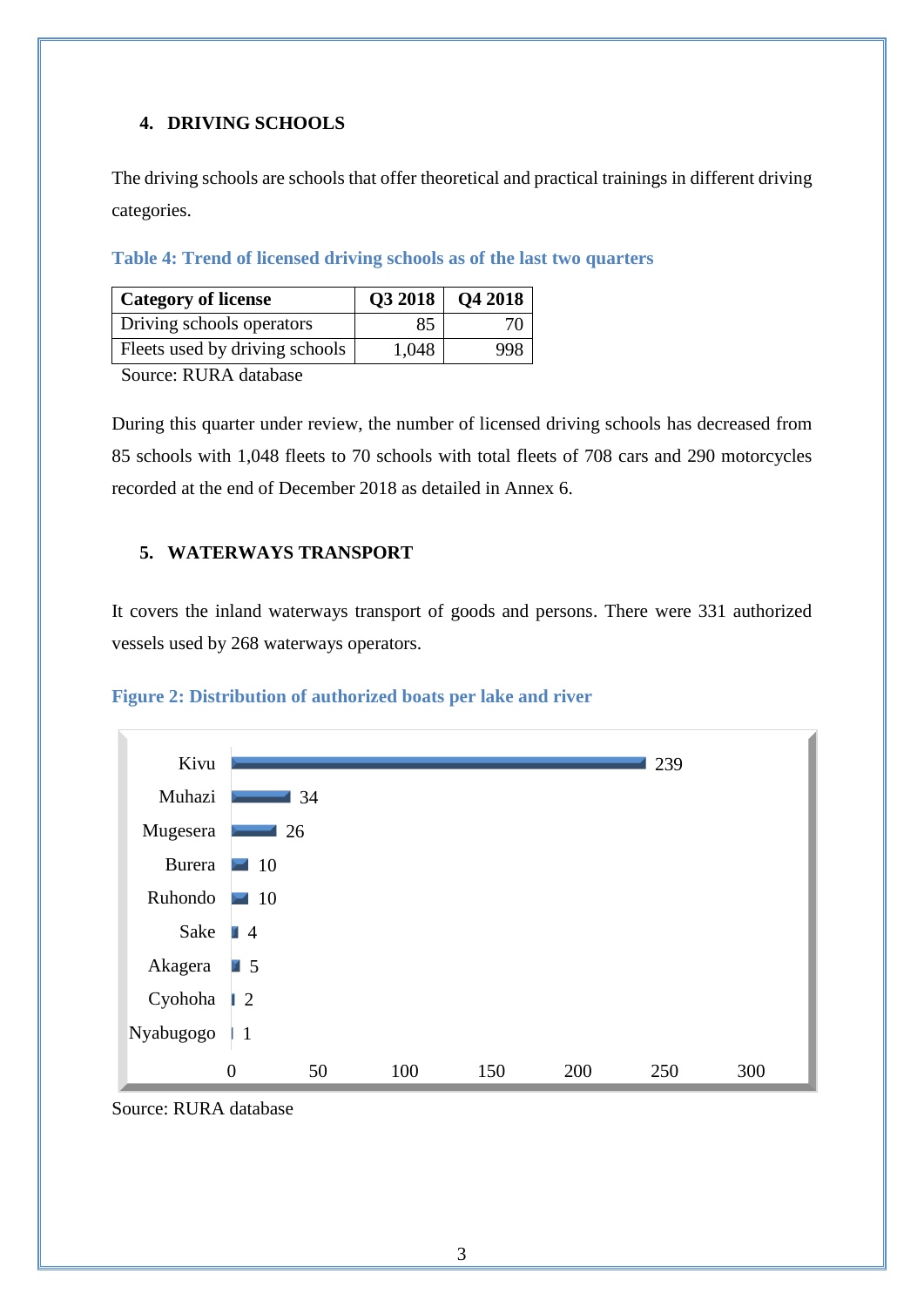## **6. ANNEXES**

<span id="page-5-0"></span>

|                      |  |  |  |  |  | Annex 1: List of licensed public bus and minibus companies and cooperatives as of |  |
|----------------------|--|--|--|--|--|-----------------------------------------------------------------------------------|--|
| <b>December 2018</b> |  |  |  |  |  |                                                                                   |  |

| <b>SN</b>      | <b>Name of licensee</b>                          | <b>Number of fleets</b> |
|----------------|--------------------------------------------------|-------------------------|
| 1              | Alpha Express Ltd                                | 39                      |
| $\overline{2}$ | Capital Express Ltd                              | 24                      |
| 3              | <b>City Center Transport Cooperative</b>         | 239                     |
| 4              | City Express Ltd                                 | 65                      |
| 5              | Different Express Ltd                            | 23                      |
| 6              | Excel Tours & Travel Agency Ltd                  | 48                      |
| 7              | <b>Fidelity Express Ltd</b>                      | 20                      |
| 8              | Gicumbi Transport Cooperative                    | 33                      |
| 9              | Hope School Bus                                  | 48                      |
| 10             | Horizon Express Ltd                              | 87                      |
| 11             | <b>Huye Transport Cooperative</b>                | 67                      |
| 12             | <b>International Express Ltd</b>                 | 80                      |
| 13             | Jakobu Entreprises Ltd (Cross Border)            | 42                      |
| 14             | Kayonza Transport Cooperative                    | 44                      |
| 15             | Kigali Bus Services Ltd                          | 127                     |
| 16             | Kigali Coach Tours & Travel Ltd                  | 38                      |
| 17             | Kivu Belt Express Ltd                            | 46                      |
| 18             | La Colombe Express Ltd                           | 42                      |
| 19             | Mash Bus Services Limited (Cross Border)         | 10                      |
| 20             | Matunda Express Ltd                              | 31                      |
| 21             | Modern Coast Express Uganda Ltd (Cross Border)   | 17                      |
| 22             | Muhanga Transport Cooperative                    | 79                      |
| 23             | <b>Musanze Transport Cooperative</b>             | 202                     |
| 24             | <b>Ngoma Transport Cooperative</b>               | 56                      |
| 25             | Nile Safaris Express Ltd                         | 35                      |
| 26             | Nyabugogo Transport Cooperative                  | 261                     |
| 27             | <b>Nyagatare Transport Cooperative</b>           | 53                      |
| 28             | Omega Express Ltd                                | 39                      |
| 29             | Remera Transport Cooperative                     | 149                     |
| 30             | Royal Express Ltd                                | 107                     |
| 31             | Rubavu Transport Cooperative                     | 134                     |
| 32             | Ruhire Express Ltd                               | 28                      |
| 33             | <b>Rusizi Transport Cooperative</b>              | 79                      |
| 34             | Rwanda School And Students Transport Cooperative | 70                      |
| 35             | <b>Select Express Ltd</b>                        | 24                      |
| 36             | <b>Star Express Ltd</b>                          | 28                      |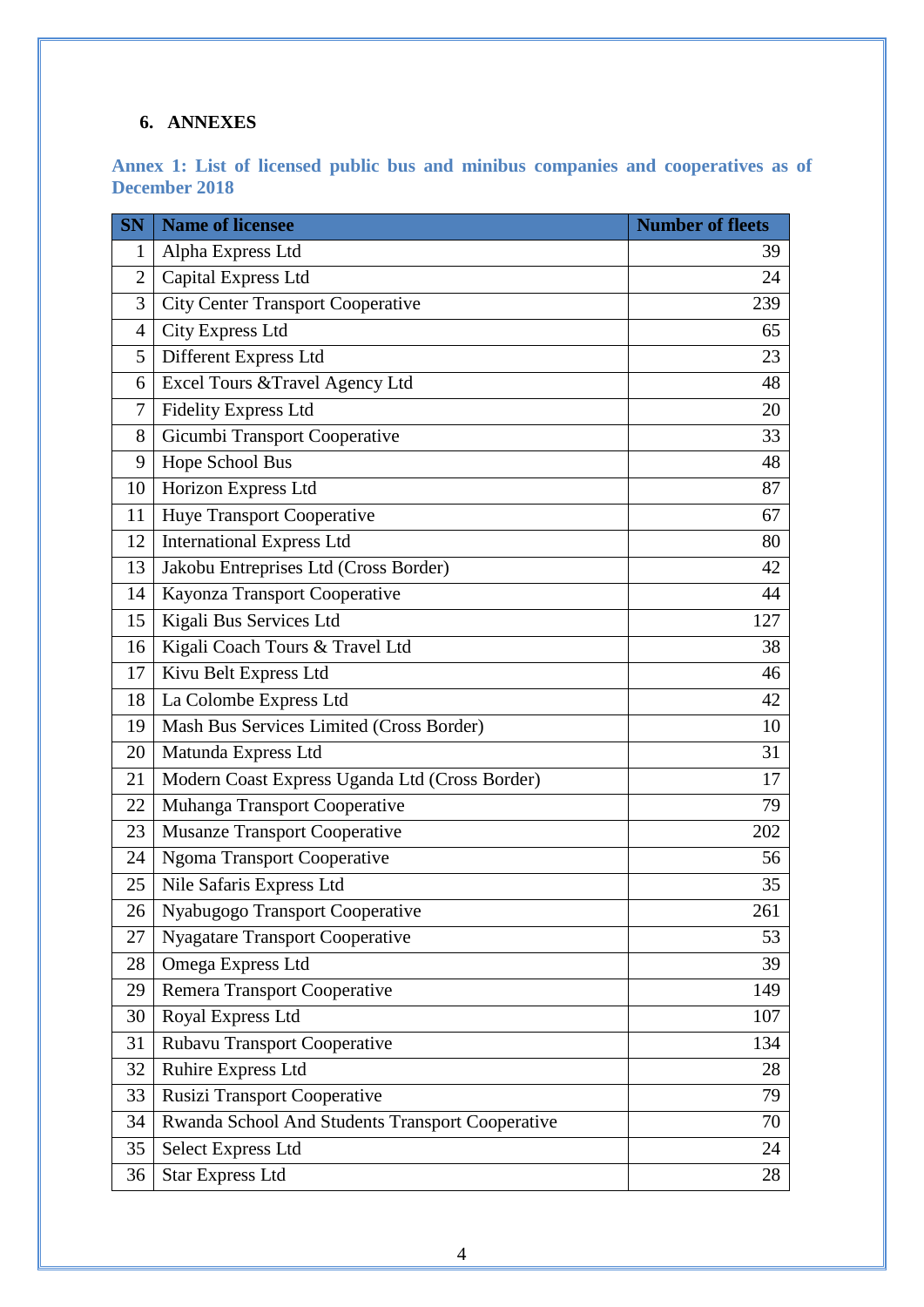| 37                    | Stella Express Ltd                                         | 60 |  |  |
|-----------------------|------------------------------------------------------------|----|--|--|
| 38                    | <b>Students Safety Bus Ltd</b>                             | 25 |  |  |
| 39                    | Trinity Transporters & Distributors Co. Ltd (Cross Border) | 39 |  |  |
| 40                    | Tripartite Tours Ltd                                       | 15 |  |  |
| 41                    | Ugusenga Express Ltd                                       | 44 |  |  |
| 42                    | Virunga Express Ltd                                        | 51 |  |  |
| 43                    | Volcano Express Ltd                                        | 62 |  |  |
| 44                    | Volcano Express Ltd (Cross Border)                         | 19 |  |  |
| 45                    | Volcano School Bus Ltd                                     | 20 |  |  |
| 46                    | Yahoo Car Express Ltd                                      | 38 |  |  |
| 47                    | <b>Cross Country Transport Company Ltd</b>                 | 44 |  |  |
| 2,887<br><b>Total</b> |                                                            |    |  |  |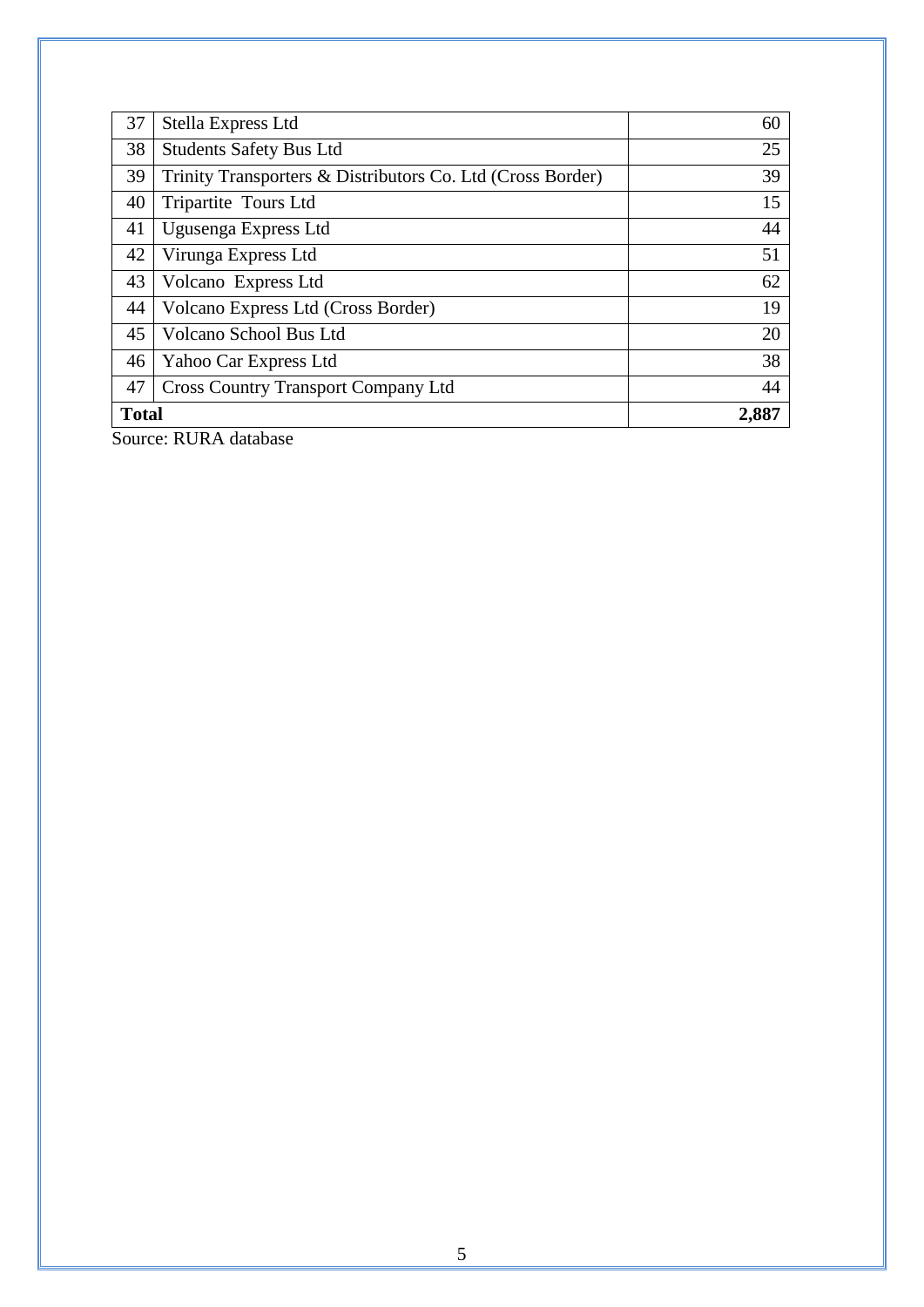<span id="page-7-1"></span>

| <b>SN</b>      | Name of licensee                                   | Number of fleets |
|----------------|----------------------------------------------------|------------------|
| 1              | <b>Buganza Transport LTD</b>                       | 14               |
| $\overline{2}$ | <b>CODACE</b>                                      | 46               |
| 3              | Comfortable Kicukiro Services Ltd (C.K.S Ltd)      | 17               |
| $\overline{4}$ | Cooperative De Taximen-Voitures-Kacyiru (COTAVOKA) | 29               |
| 5              | <b>EUROWOLRD Rent-A-Car Ltd</b>                    | 19               |
| 6              | Gad House Ltd                                      | 17               |
| $\overline{7}$ | Gisenyi Transport Services Ltd                     | 22               |
| 8              | Horse Tourism And Travel Agency Ltd                | 14               |
| 9              | Kigali Multiservice Cooperative (K.M.C)            | 15               |
| 10             | Kigali Rental Car Cooperative                      | 41               |
| 11             | Limoz Rwanda Ltd                                   | 20               |
| 12             | Muhi Transport Ltd                                 | 15               |
| 13             | NTAMBCH Transport Service Ltd                      | 16               |
| 14             | Nyungwe Investment Group Ltd                       | 18               |
| 15             | Oxygen Travel & Tours Ltd                          | 14               |
| 16             | Quick Taxis Services (Q.T.S)                       | 22               |
| 17             | Rocky Traders Ltd                                  | 23               |
| 18             | Taxi Service Company Ltd                           | 16               |
| 19             | <b>Techno Stars Ltd</b>                            | 23               |
| 20             | Tours Des Pays Des Grand Lac                       | 63               |
| 21             | United Transparency Company Ltd                    | 19               |
| 22             | VOLKSWAGEN Mobility Solutions Rwanda Ltd           | 21               |
| 23             | Women Transport Company Ltd                        | 17               |
| <b>Total</b>   |                                                    | 521              |

## <span id="page-7-0"></span>**Annex 2: List of licensed rental car companies as of December 2018**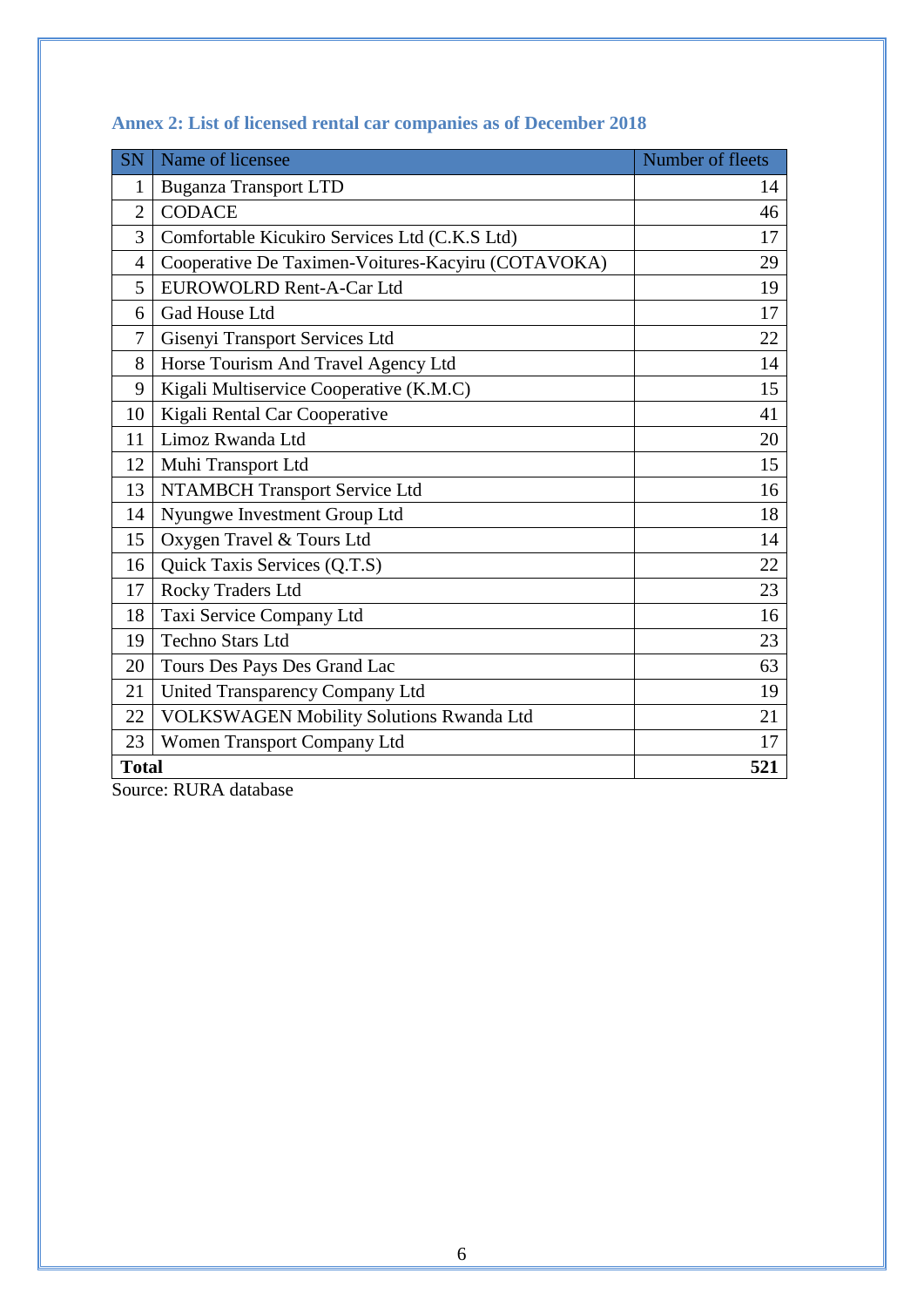| <b>SN</b>      | <b>Name of licensee</b>                                                | <b>Number of fleets</b> |
|----------------|------------------------------------------------------------------------|-------------------------|
| 1              | <b>Access Transport Company</b>                                        | 40                      |
| $\overline{2}$ | Airport Taxi Drivers of Kigali (A.T.A.K)                               | 40                      |
| 3              | <b>City Service Cooperative of Transport</b>                           | 28                      |
| $\overline{4}$ | Condor Special Taxi Company Ltd                                        | 20                      |
| 5              | Cooperative de Chauffeurs de Taxi Voitures de Rusizi                   | 18                      |
|                | (COOCHATAVORU)                                                         |                         |
| 6<br>7         | Cooperative de Taxi Voiture de Kicukiro (COCTAKI)                      | 18<br>19                |
| 8              | Cooperative de Taxi Voiture Hopital Militaire                          | 39                      |
|                | Cooperative de Taximen Voiture de Gacuriro (COTAVOGA)                  |                         |
| 9              | Cooperative de Taximen Voitures Muhima (COTAVOMU)                      | 18                      |
| 10             | Cooperative de Transport Par Taxis Voitures de Gisenyi<br>(COTTAVOGI)  | 32                      |
| 11             | Cooperative des Chauffeurs de Taxi-Voitures de l'Ouest (COCTVO-<br>GI) | 42                      |
| 12             | Cooperative des Taximans de l'Hotel Amahoro (COTAHAMA)                 | 17                      |
| 13             | Cooperative des Taximen Roi Faysal                                     | 13                      |
| 14             | Cooperative des Taximen Voiture de Nyabugogo (COTAVONYA)               | 33                      |
| 15             | Cooperative des Taximen Voiture Gakinjiro-Gisozi                       | 19                      |
| 16             | Cooperative des Taximen Voitures de Kibagabaga (COTAVOKI)              | 22                      |
| 17             | Cooperative des Taximens De L'hotel Chez Lando (COTHOLA)               | 15                      |
| 18             | Cooperative des Taxisman Voiture Rusizi-Bugarama (C.T.V.R.B)           | 84                      |
| 19             | Cooperative Kisimenti Taximen-Voitures (COKITA)                        | 23                      |
| 20             | Cooperative Laico Umubano Gasabo                                       | 18                      |
| 21             | Cooperative Taxi Voitures Gare Remera (COTAVOGAR)                      | 25                      |
| 22             | Cooperative Tunyaruke Musanze De Taxi Voitures                         | 40                      |
| 23             | Huye Taxi Transport Cooperative (H.T.T.C)                              | 34                      |
| 24             | <b>Intego Transport Company Ltd</b>                                    | 14                      |
| 25             | Jyambere Transport 2000 Company Ltd                                    | 16                      |
| 26             | Kigali Taxi Voiture Cooperative(K.T.V Co)                              | 28                      |
| 27             | Kimironko United Taxi Cooperative (K.U.T.C)                            | 27                      |
| 28             | Nyabugogo Small Taxi Driver Cooperative (NYASTADRICO)                  | 31                      |
| 29             | Nyamirambo Taxi Service Ltd                                            | 21                      |
| 30             | Nyarutarama Taxi Cooperative (N.T.C)                                   | 17                      |
| 31             | Taxi Services Company Ltd (Tase Company Ltd)                           | 16                      |
| 32             | Taxi Town Service Center Cooperative (T.T.S.C.C)                       | 32                      |
| 33             | Unity Cooperative Taxi Service Kacyiru                                 | 24                      |
| 34             | Company De Taxmen De Gikondo Ltd                                       | 16                      |
| 35             | Cooperative De Taxis Voitures De La Capitale (COTAVOC)                 | 18                      |
| 36             | Twigire Taxi Service Cooperative (T.T.S.C)                             | 26                      |
| <b>Total</b>   |                                                                        | 943                     |

# **Annex 3: List of licensed taxi cab companies and cooperatives as of December 2018**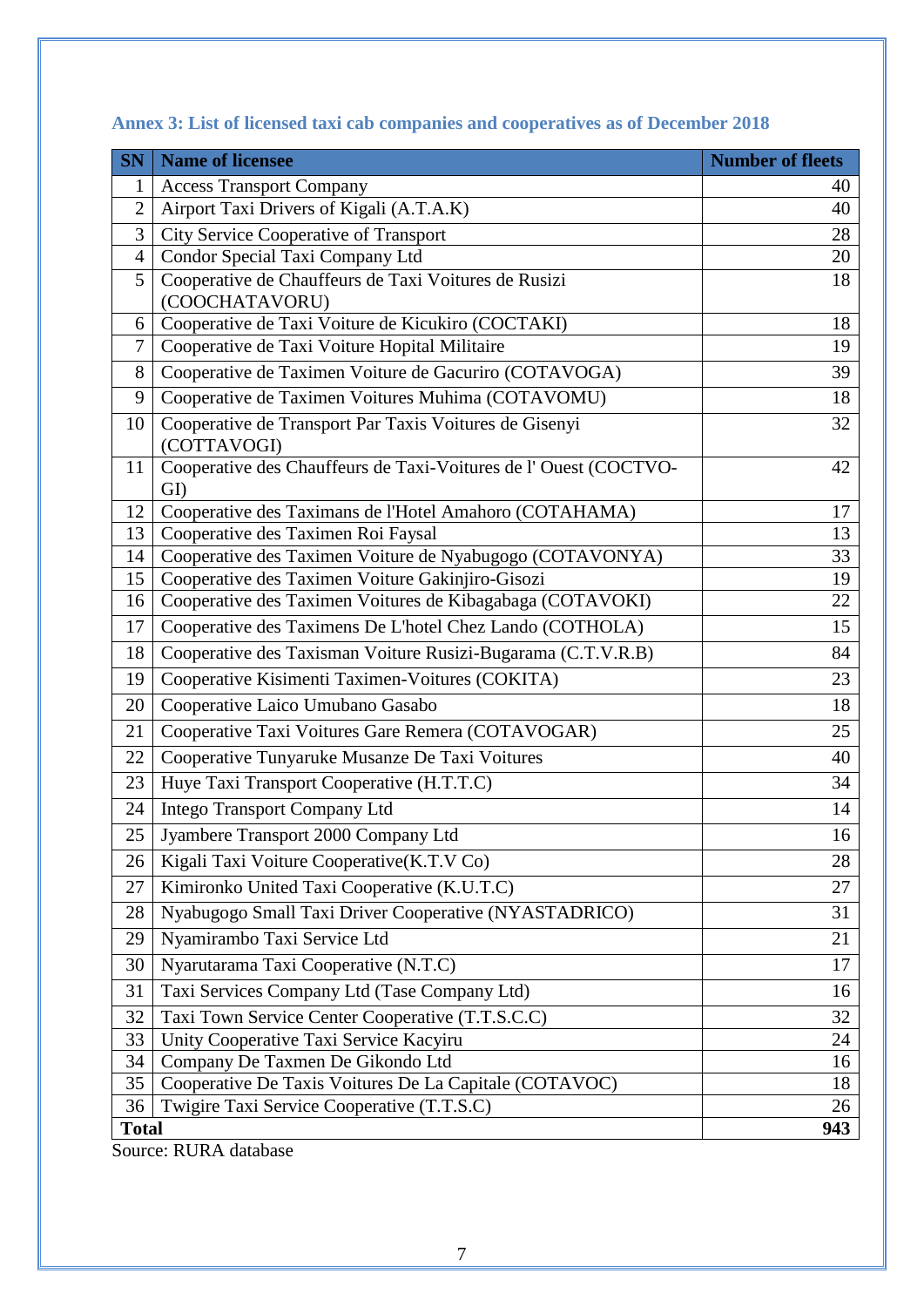| <b>SN</b>      | <b>Name of licensee</b>                                           | <b>Number of fleets</b> |
|----------------|-------------------------------------------------------------------|-------------------------|
| 1              | Abahuza Cooperative                                               | 972                     |
| $\overline{2}$ | COMORWI-Rwimbogo                                                  | 203                     |
| 3              | Cooperative de Chauffeurs de Taxis Motos de l'Ouest (COCTMO)      | 175                     |
| 4              | Cooperative de Motard de Nyamasheke-Kinyaga (COMNYAKI)            | 159                     |
| 5              | Cooperative de Service de Transport au Moyen de Motos             | 151                     |
| 6              | Cooperative de Taxi Motards Rubavu                                | 170                     |
| $\overline{7}$ | Cooperative de Taxi Moto de Kabarondo                             | 321                     |
| 8              | Cooperative de Taxi Moto de Kicukiro/COTAMOTOKI                   | 268                     |
| 9              | Cooperative de Taxi Moto de Kirehe Twitezimbere                   | 262                     |
| 10             | Cooperative de Taxi Moto de Nyamagabe                             | 121                     |
| 11             | Cooperative de Taxi Moto de Remera                                | 175                     |
| 12             | Cooperative de Taxi Moto Entraidons-Nous de Rubavu                | 129                     |
| 13             | Cooperative de Taximen Motos de Rukira                            | 158                     |
| 14             | Cooperative de Taxis Moto de Gitikinyoni (COTAMOGI Cyinyoni)      | 548                     |
| 15             | Cooperative de Taxis Motos de Kabatwa-Nyabihu                     | 145                     |
| 16             | Cooperative de Taxis Motos de Muhanga Sud                         | 240                     |
| 17             | Cooperative de Transport au Moyen de Moto-Kamembe                 | 235                     |
| 18             | Cooperative de Transport au Moyen de Mini Moto de Gicumbi         | 120                     |
| 19             | Cooperative de Transport au Moyen de Moto de Karongi              | 117                     |
| 20             | Cooperative de Transport au Moyen de Taxi Moto Karongi            | 192                     |
| 21             | Cooperative de Transport de Personnes Au Moyen de Moto de Musanze | 226                     |
|                | (COOTRAMO)                                                        |                         |
| 22             | Cooperative de Transport des Velos Moteurs de Muhanga             | 563                     |
|                | (COOTRAVEMOMU)                                                    |                         |
| 23             | Cooperative de Transport Umuseke Mwiza                            | 457                     |
| 24             | Cooperative de Transporteurs De Taxi Moto en District de Huye     | 467                     |
|                | (COTTAMOHU)                                                       |                         |
| 25             | Cooperative de Transporteurs des Taxis Moto Nyarugenge            | 291                     |
|                | (COTRATAMONYA)                                                    |                         |
| 26             | Cooperative de Transporteurs Taxi Moto Kabuga (COTAMOKA)          | 378                     |
| 27             | Cooperative des Chauffeurs de Taxis Motos de Kamonyi              | 305                     |
|                | (COOCTAMOKA)                                                      |                         |
| 28             | Cooperative des Chauffeurs Taxi Moto de Kabari                    | 152                     |
| 29             | Cooperative des Chauffreurs de Taxi-Motos Base (COOCTAMOB)        | 232                     |
| 30             | Cooperative des Motards de Cyamutara (COMOCYA)                    | 149                     |
| 31             | Cooperative des Motards de Mashyuza-Rusizi (COMOMARU)             | 204                     |
| 32             | Cooperative des Motards de Nyamagabe (COOMONYA)                   | 165                     |
| 33             | Cooperative des Proprietaires de Taxi Motos de Gicumbi (CPTMG)    | 164                     |
| 34             | Cooperative des Taxis Motos de Mulindi (COOTAMOMU)                | 321                     |

# <span id="page-9-0"></span>**Annex 4: List of licensed motorcycle cooperatives as of December 2018**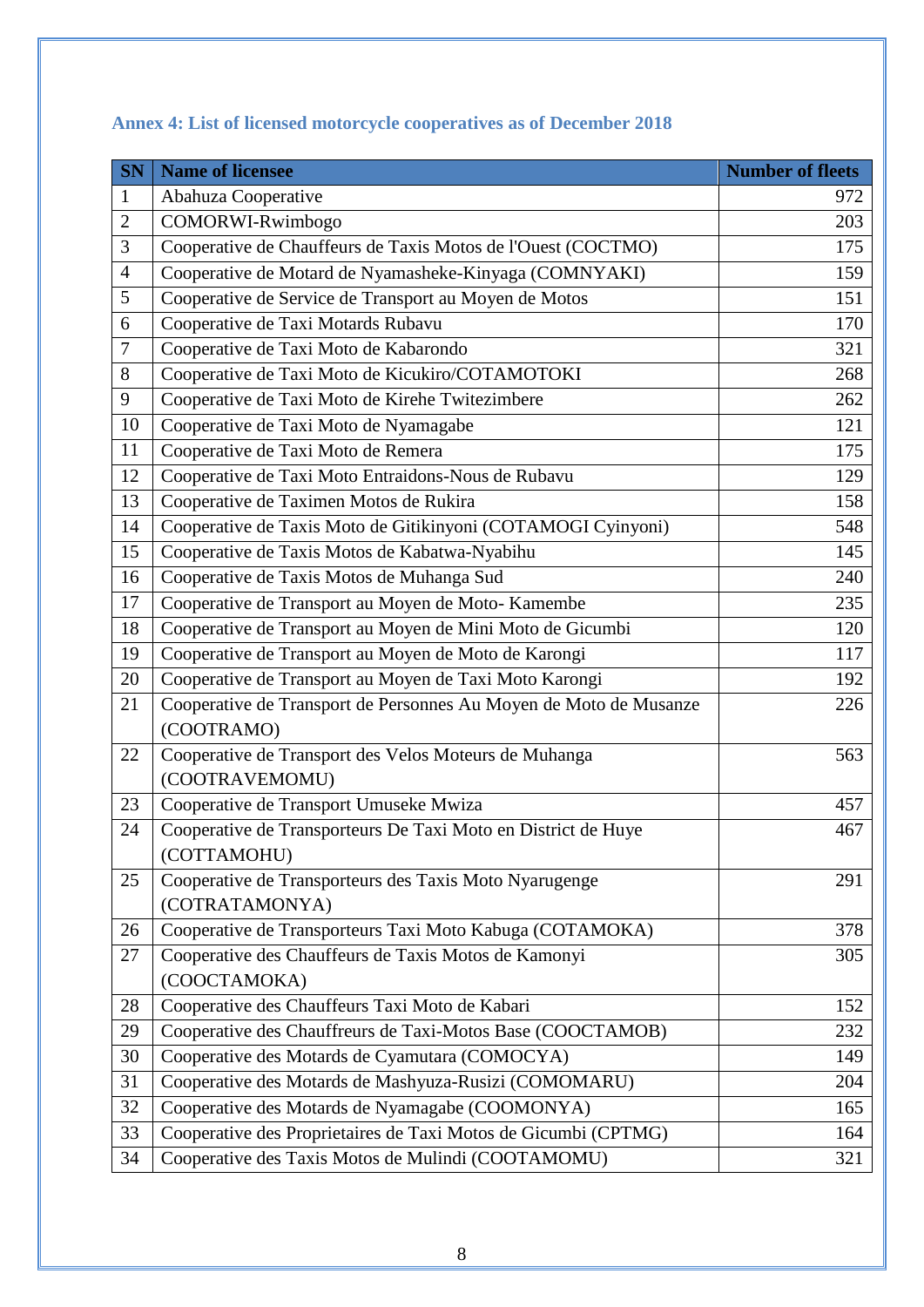| 35 | Cooperative des Taxis Motos du Nord (COOTAMONO-Ubumwe)        | 624   |
|----|---------------------------------------------------------------|-------|
| 36 | Cooperative des Taxis Motos Zone Nyabugogo (COTAMONYA)        | 407   |
| 37 | Cooperative des Transporteurs a Motos de Nyamasheke           | 139   |
|    | (COTRAMONYA)                                                  |       |
| 38 | Cooperative Dufashe Abagenzi Gisagara (KODUAGI)               | 226   |
| 39 | Cooperative Dufatanye Motard Gasabo                           | 427   |
| 40 | Cooperative Dutabarane Rukara                                 | 100   |
| 41 | Cooperative Intambwe Motard (CIM/Huye)                        | 682   |
| 42 | Cooperative Kora Ndebe Motard                                 | 941   |
| 43 | Cooperative pour le Transport des Personnes a Moto (COTRAPMO) | 283   |
| 44 | Cooperative Taxi Moto Buhanda Kinihira (COTAMOBUKI)           | 127   |
| 45 | Cooperative Taxi Moto de Jabana                               | 250   |
| 46 | Cooperative Taxi Moto de Rusororo                             | 522   |
| 47 | Cooperative Taximen Moto Kigabiro                             | 136   |
| 48 | <b>Cooperative Terimbere Motard</b>                           | 329   |
| 49 | Cooperative Tubanehafi                                        | 1,089 |
| 50 | Cooperative Twihute Karambi                                   | 88    |
| 51 | Cooperative Ubumwe Motard-Kigabiro                            | 119   |
| 52 | Cooperative Ubumwe Taxi Moto Gatenga                          | 631   |
| 53 | Cooperative Urumuri Motard Gisenyi                            | 239   |
| 54 | Cooperative Y'abamotari Mimuli Duterimbere (COAMIDU)          | 189   |
| 55 | CO.TA.MO-Kiramuruzi                                           | 207   |
| 56 | Coperative de Taxi-Moto de Gakeri/Rutsiro                     | 146   |
| 57 | Cotamogi Twitezimbere Gishari                                 | 155   |
| 58 | Cotamoru Ingobokabagenzi Rusozi                               | 128   |
| 59 | Cooperative Terimbere Taxi Motos Ngororero                    | 233   |
| 60 | <b>COTRAPAMORU</b>                                            | 166   |
| 61 | <b>COVATRAMO-Musanze</b>                                      | 124   |
| 62 | Gasabo Center Motorcyclists Coopetrative                      | 723   |
| 63 | Gasabo Motocyclists Cooperative of Remera                     | 911   |
| 64 | Gatsata Cooperative of Motorcyclists                          | 336   |
| 65 | Gisozi Cooperative for Vision Motocyclist                     | 933   |
| 66 | <b>Ibakwe Motard Cooperative Nyarugenge</b>                   | 324   |
| 67 | Cooperative Imbaraga Motari Muhima                            | 459   |
| 68 | Intasumbwa Nyagatare Taxi Moto Cooperative                    | 82    |
| 69 | Jabana Cooperative for Development of Motorcyclist Ejo Heza   | 390   |
| 70 | Kacyiru Cooperative for Development of Motorcyclist (KCDM)    | 441   |
| 71 | Kamonyi Motorcycle Transporter's Cooperative (KAMOTRACO)      | 263   |
| 72 | Kinyinya Motorcyclits Cooperative                             | 793   |
| 73 | Koperative Aguka Motards Rubavu                               | 179   |
| 74 | Koperative Kora Wigire Motari (KOKOWIMO)                      | 700   |
| 75 | Koperative Taximen Motos Terimbere Karongi (KOTAMOTEKA)       | 160   |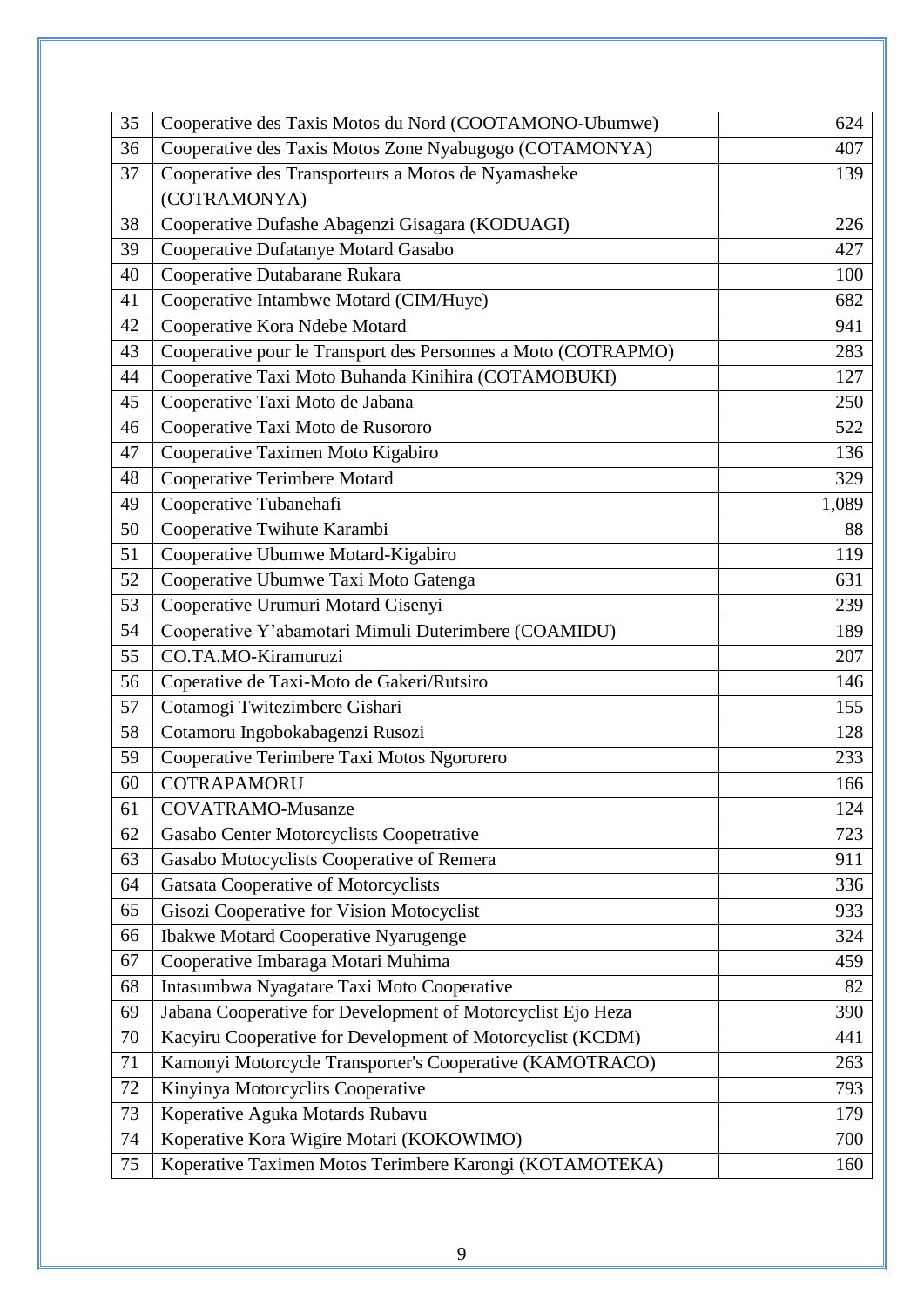| 76           | Koperative Terimbere Motari Nyaruguru (KOTEMONYA) |        |
|--------------|---------------------------------------------------|--------|
| 77           | Koranumucyo Motari                                | 44     |
| 78           | Le Professionnel Ngoma                            |        |
| <b>Total</b> |                                                   | 25,235 |

**Source: RURA database**

### <span id="page-11-0"></span>**Annex 5: List of licensed transport of goods companies or cooperatives as of December**

| <b>SN</b>      | <b>Name of licensee</b>                                   | <b>Number of fleets</b> |
|----------------|-----------------------------------------------------------|-------------------------|
| 1              | <b>Business And Transport Trading</b>                     | 25                      |
| $\overline{2}$ | <b>COCTRAMAVK</b>                                         | 29                      |
| 3              | Cooperative des Transporteurs de Marchandises de Kavumu   | 37                      |
| $\overline{4}$ | Cooperative des Transporteurs de Marchandises de Rubavu   | 22                      |
| 5              | Cooperative des Transporteurs des Marchandises de Gisenyi | 30                      |
| 6              | Delta Gakinjiro Drivers Cooperative                       | 11                      |
| $\overline{7}$ | Glevol CO Ltd                                             | $\overline{7}$          |
| 8              | <b>Intersec Security Company Ltd</b>                      | 16                      |
| 9              | Isano Pick Up And Truck Drivers Cooperative Kicukiro      | 11                      |
| 10             | J.A.K Safaris Ltd                                         | 4                       |
| 11             | KAMO & SONS LTD                                           | 16                      |
| 12             | <b>KAURWA Ltd</b>                                         | 16                      |
| 13             | <b>KHALFAN Transporters Ltd</b>                           | 9                       |
| 14             | <b>MEMALtd</b>                                            | 6                       |
| 15             | Ntivuguruzwa Business Company Ltd                         | 3                       |
| 16             | Nyampinga Drivers Ltd                                     | 8                       |
| 17             | SDC Interlogistic                                         | $8\,$                   |
| 18             | Societe Rwandaise De Distribution Et Services             | $\overline{5}$          |
| 19             | Soft Services Company Ltd                                 | $\overline{7}$          |
| 20             | Sugira Ltd                                                | 3                       |
| 21             | <b>Ubumwe Transport Gahanga</b>                           | $\overline{5}$          |
| 22             | Umoja wa Madereva                                         | 21                      |
| 23             | Techno Stars Ltd                                          | 6                       |
| 24             | CO.TA.LI.CA.NYA                                           | 15                      |
| 25             | <b>SUPATEC</b> International Ltd                          | 15                      |
| <b>Total</b>   |                                                           | 335                     |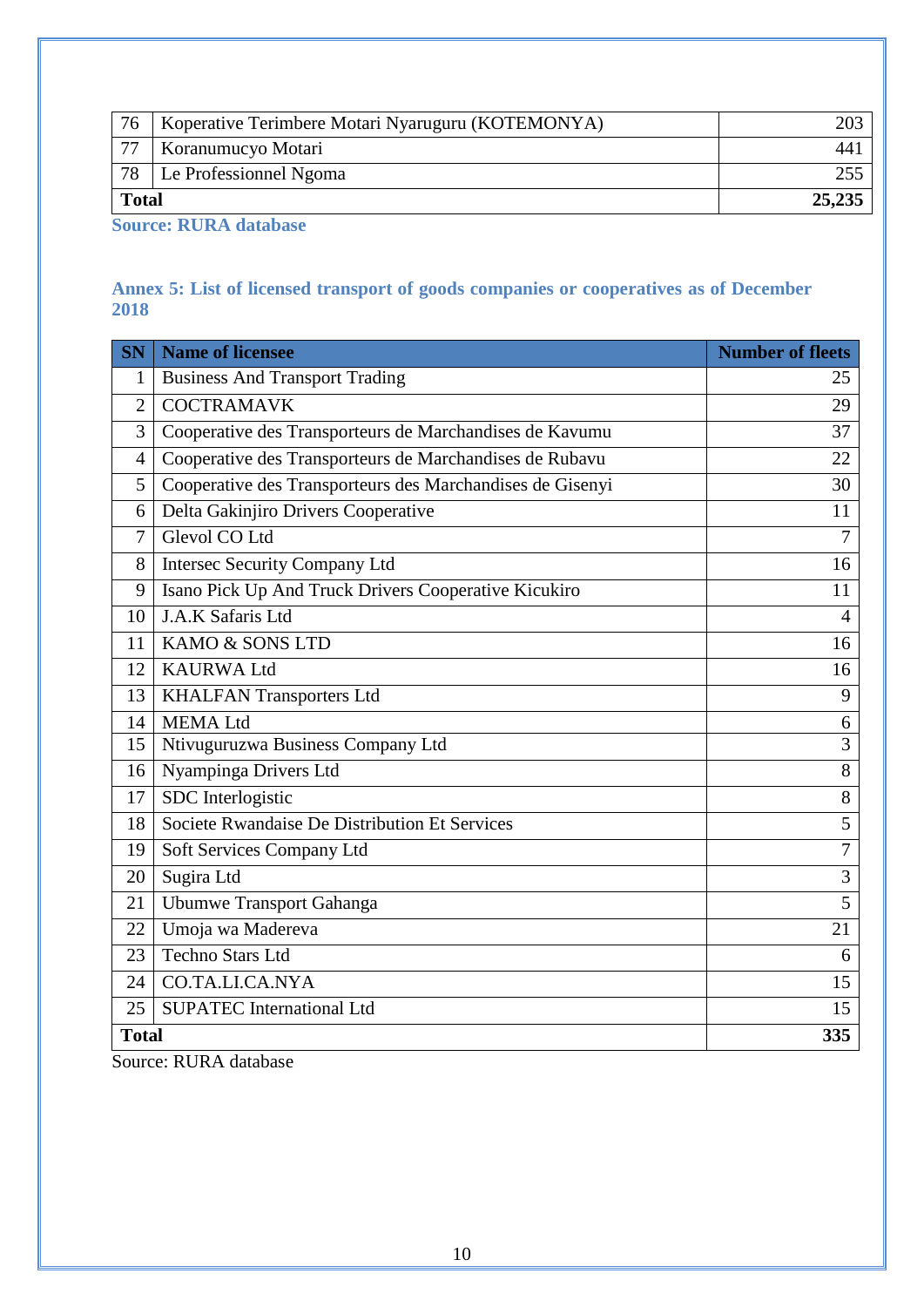| <b>SN</b>      | <b>Name of licensee</b>                        | <b>Number of fleets</b> |                |                |
|----------------|------------------------------------------------|-------------------------|----------------|----------------|
|                |                                                | Moto                    | Cars           | Total          |
| $\mathbf{1}$   | <b>Agaciro Driving School Ltd</b>              | 1                       | 2              | 3              |
| $\overline{2}$ | Akagera Driving School Ltd                     | $\overline{4}$          | 3              | $\overline{7}$ |
| 3              | <b>Alphonse Driving School Ltd</b>             | 1                       | $\overline{2}$ | 3              |
| 4              | Apaforme Driving School Ltd                    | 17                      | 17             | 34             |
| 5              | Asifiwe Driving School Ltd                     | 1                       | 3              | $\overline{4}$ |
| 6              | Ateliers Economat General De Ruhengeri Ltd     | $\mathbf{1}$            | 5              | 6              |
| 7              | Auto Ecole Isimbi Ltd                          | $\overline{4}$          | 12             | 16             |
| 8              | Auto Ecole Kabarondo Ltd                       | 3                       | 6              | 9              |
| 9              | Auto Ecole La Charite Ltd                      | 6                       | 5              | 11             |
| 10             | Auto Ecole La Connaissance Ltd                 | 3                       | 3              | 6              |
| 11             | Auto Ecole La Preferance Ltd                   | 1                       | $\overline{4}$ | 5              |
| 12             | Auto Ecole La Reference Ltd                    | $\overline{2}$          | 3              | 5              |
| 13             | Auto Ecole Le Bon Conducteur Ltd               | 3                       | $\overline{4}$ | $\overline{7}$ |
| 14             | Auto Ecole Maranatha Ltd                       | 3                       | $\overline{7}$ | 10             |
| 15             | Auto Ecole Sainte Famille Ltd                  | 3                       | 8              | 11             |
| 16             | Better Driving School Ltd                      | 5                       | 11             | 16             |
| 17             | <b>Bicon Driving School</b>                    | 7                       | 1              | 8              |
| 18             | <b>Blessings Driving School Ltd</b>            | $\overline{2}$          | 3              | 5              |
| 19             | <b>COOTELRU-VTC Ruhango</b>                    | 3                       | 1              | $\overline{4}$ |
| 20             | <b>COTRASCUS Ltd/Alpha Driving School</b>      | 12                      | 17             | 29             |
| 21             | Diaspora Driving School Ltd                    | $\overline{0}$          | 8              | 8              |
| 22             | Don Bosco Driving School                       | $\mathbf{1}$            | 3              | 4              |
| 23             | Don't Worry Driving School                     | 9                       | 27             | 36             |
| 24             | Driving School Ikaze Ltd                       | $\overline{2}$          | 6              | 8              |
| 25             | Francis Driving School Ltd                     | 1                       | 3              | $\overline{4}$ |
| 26             | Fraternity Driving School Ltd                  | 5                       | 11             | 16             |
| 27             | Gisenyi Driving School Ltd                     | 1                       | $\overline{2}$ | 3              |
| 28             | Hanika Anglican Integrated Polytechnic         | 1                       | 1              | 2              |
| 29             | Hirwa Driving School Ltd                       | $\mathbf{1}$            | 5              | 6              |
| 30             | <b>Ineza Driving School Ltd</b>                | $\overline{2}$          | 8              | 10             |
| 31             | International Driving School & Association Ltd | $\boldsymbol{0}$        | 5              | 5              |
| 32             | Intiganda Nyagatare (CO.T.M.IN)                | $\overline{2}$          | 6              | 8              |
| 33             | Kamonyi Driving School Ltd                     | $\mathbf{1}$            | 1              | $\overline{2}$ |
| 34             | Karongi Nice Driving School Ltd                | 7                       | 8              | 15             |
| 35             | Kicukiro Driving School Ltd                    | 5                       | 7              | 12             |
| 36             | Kurujyejuru Regional Driving School            | 12                      | 16             | 28             |
| 37             | La Star Confidante Ltd                         | 3                       | 9              | 12             |
| 38             | Midland Ltd                                    | $\overline{2}$          | 10             | 12             |

# <span id="page-12-0"></span>**Annex 6: List of licensed driving schools as of December 2018**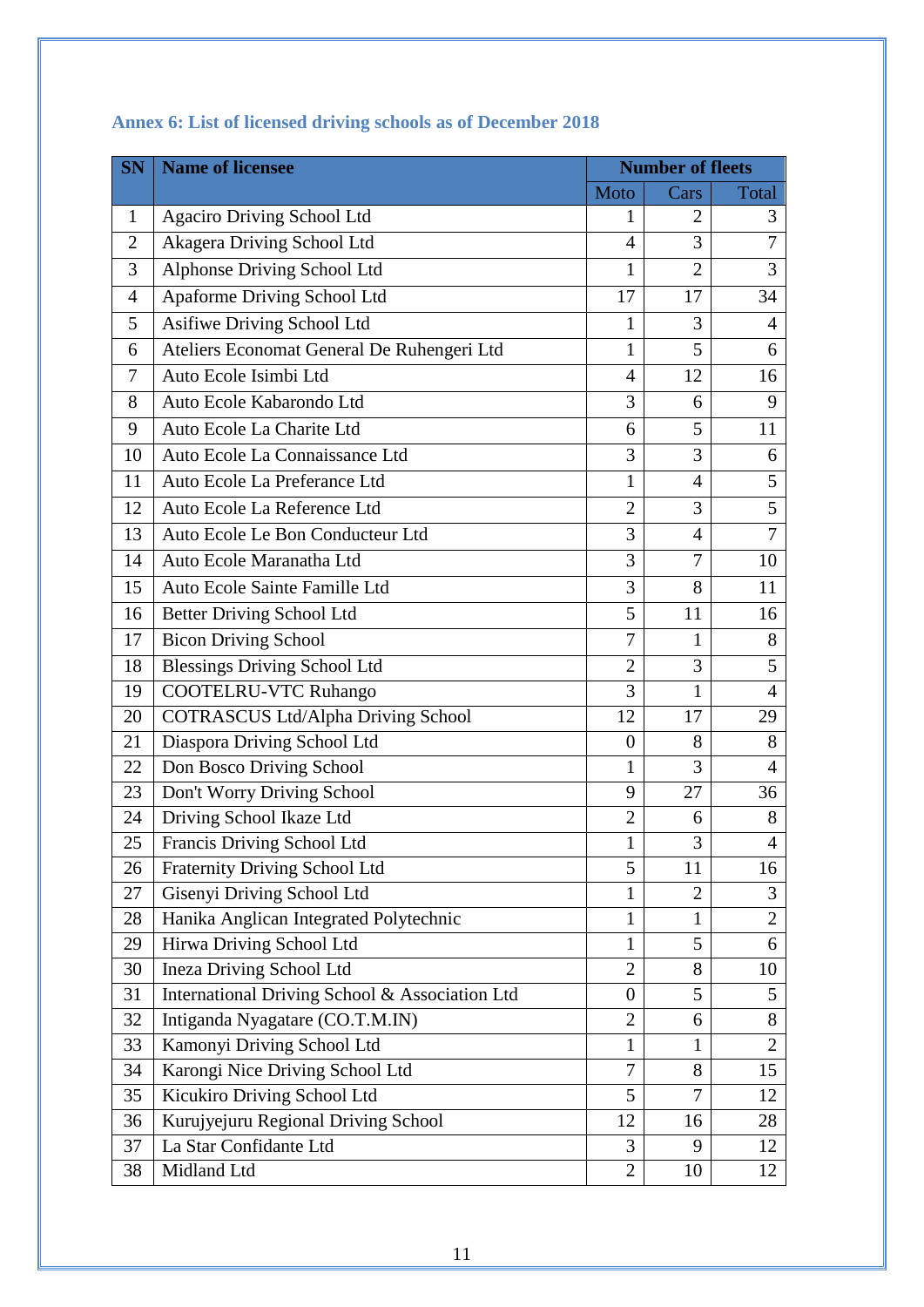| 39           | Narada Driving School Ltd                   | 1                | 3              | $\overline{4}$ |
|--------------|---------------------------------------------|------------------|----------------|----------------|
| 40           | New Dream Driving School Ltd                | $\overline{2}$   | 6              | 8              |
| 41           | New Hope Driving School Ltd (N.H.D.S)       | 9                | $\overline{0}$ | 9              |
| 42           | New Plan Driving School Ltd                 | 1                | 12             | 13             |
| 43           | New Vision Driving School Ltd               | $\overline{0}$   | 32             | 32             |
| 44           | Nice Driving School Ltd                     | $\theta$         | 4              | 4              |
| 45           | Nyamata Driving School Ltd                  | $\overline{4}$   | 6              | 10             |
| 46           | Nyanza Technical Driving School Ltd         | $\mathbf{1}$     | $\overline{2}$ | 3              |
| 47           | Nyarugenge Driving School Cooperative       | 4                | 27             | 31             |
| 48           | Nyarutarama Driving School Ltd              | $\overline{2}$   | $\overline{2}$ | $\overline{4}$ |
| 49           | Omega Star Driving School Ltd               | $\overline{2}$   | 3              | 5              |
| 50           | Professional Driving School Cooperative     | 5                | 28             | 33             |
| 51           | Rebero Driving School Ltd                   | $\overline{2}$   | 9              | 11             |
| 52           | Reoboth Driving School Ltd                  | 3                | 4              | 7              |
| 53           | Rusizi Driving School Ltd                   | $\overline{2}$   | 5              | 7              |
| 54           | Safety Road Driving School Ltd              | $\overline{4}$   | 15             | 19             |
| 55           | Sainte Ritha V.T.C Ltd Driving School       | 3                | $\overline{2}$ | 5              |
| 56           | Shilo Driving School Ltd                    | 3                | 10             | 13             |
| 57           | Sibo Driving School Ltd                     | 3                | 13             | 16             |
| 58           | Sinayi Driving School Ltd                   | $\boldsymbol{0}$ | 4              | 4              |
| 59           | Sion Driving School Ltd                     | $\overline{2}$   | 9              | 11             |
| 60           | <b>Star Driving School Ltd</b>              | $\mathbf{1}$     | $\mathbf{1}$   | $\overline{2}$ |
| 61           | <b>Superior Driving School</b>              | $\mathbf{1}$     | 13             | 14             |
| 62           | Umuganda Driving School Ltd                 | 9                | 27             | 36             |
| 63           | United Driving School Cooperative (U.D.S.C) | 56               | 152            | 208            |
| 64           | <b>United Training Services Ltd</b>         | $\overline{2}$   | 1              | 3              |
| 65           | Unity Driving School Ltd                    | 6                | 15             | 21             |
| 66           | Urumuri Driving School Ltd                  | 4                | 4              | $8\,$          |
| 67           | <b>Welcome Driving School Ltd</b>           | $\overline{4}$   | $\overline{4}$ | 8              |
| 68           | Youth Driving School Ltd                    | 5                | 12             | 17             |
| 69           | Zion Driving School Ltd                     | 7                | 25             | 32             |
| 70           | Nyagatare Driving School Ltd                | 5                | 5              | 10             |
| <b>Total</b> |                                             | 290              | 708            | 998            |